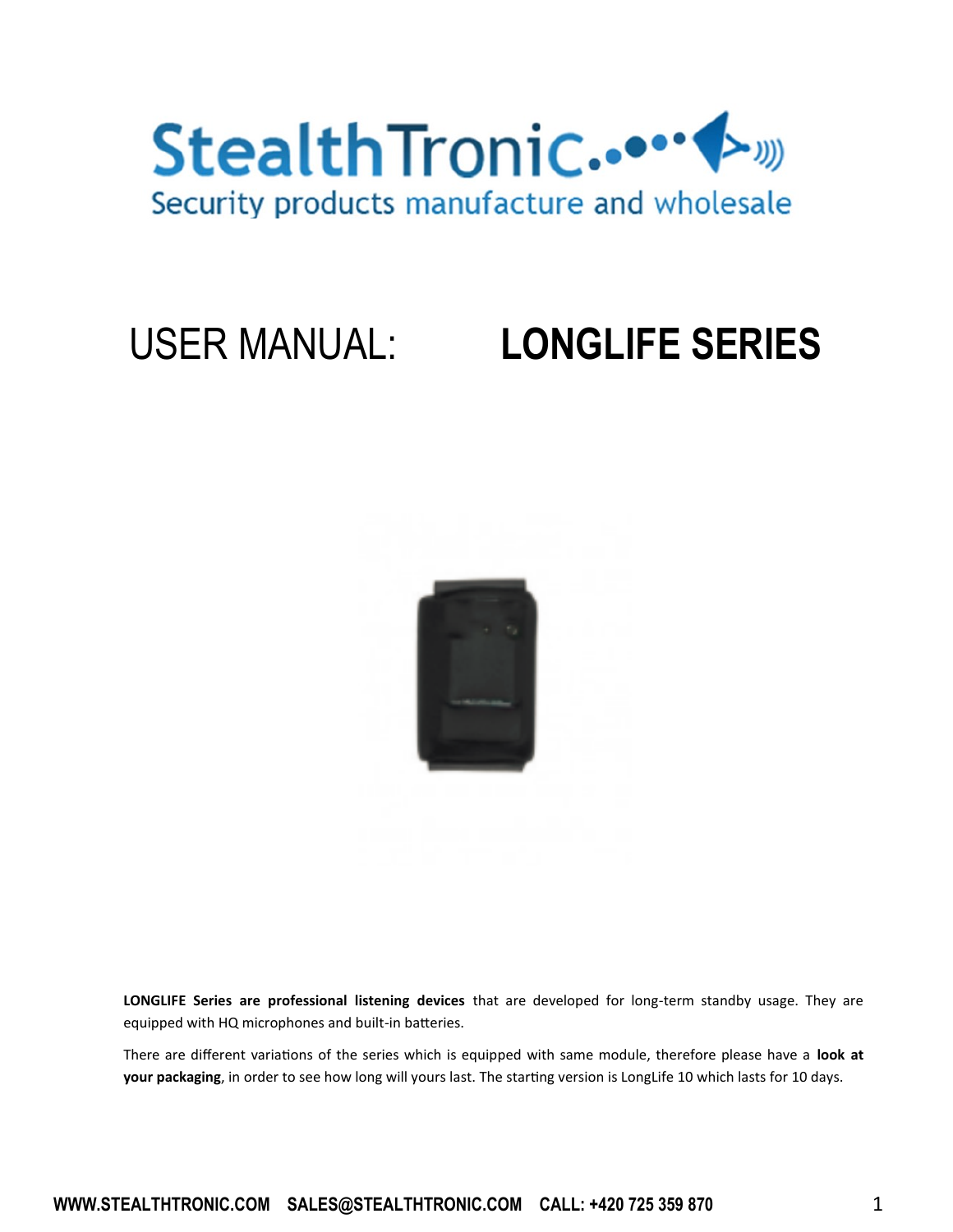**WWW.STEALTHTRONIC.COM SALES@STEALTHTRONIC.COM CALL: +420 725 359 870** 2

# **LONGLIFE SERIES:**

**"LONGLIFE 10" - Battery life up to 10 days**

- **"LONGLIFE 10+" Battery life up to 10 days**
- **+ EXTENDED microphone**
- **"LONGLIFE 20" Battery life up to 20 days**

- **"LONGLIFE 20+" Battery life up to 20 days + EXTENDED microphone**
- **"LONGLIFE 60" Battery life up to 60 days**







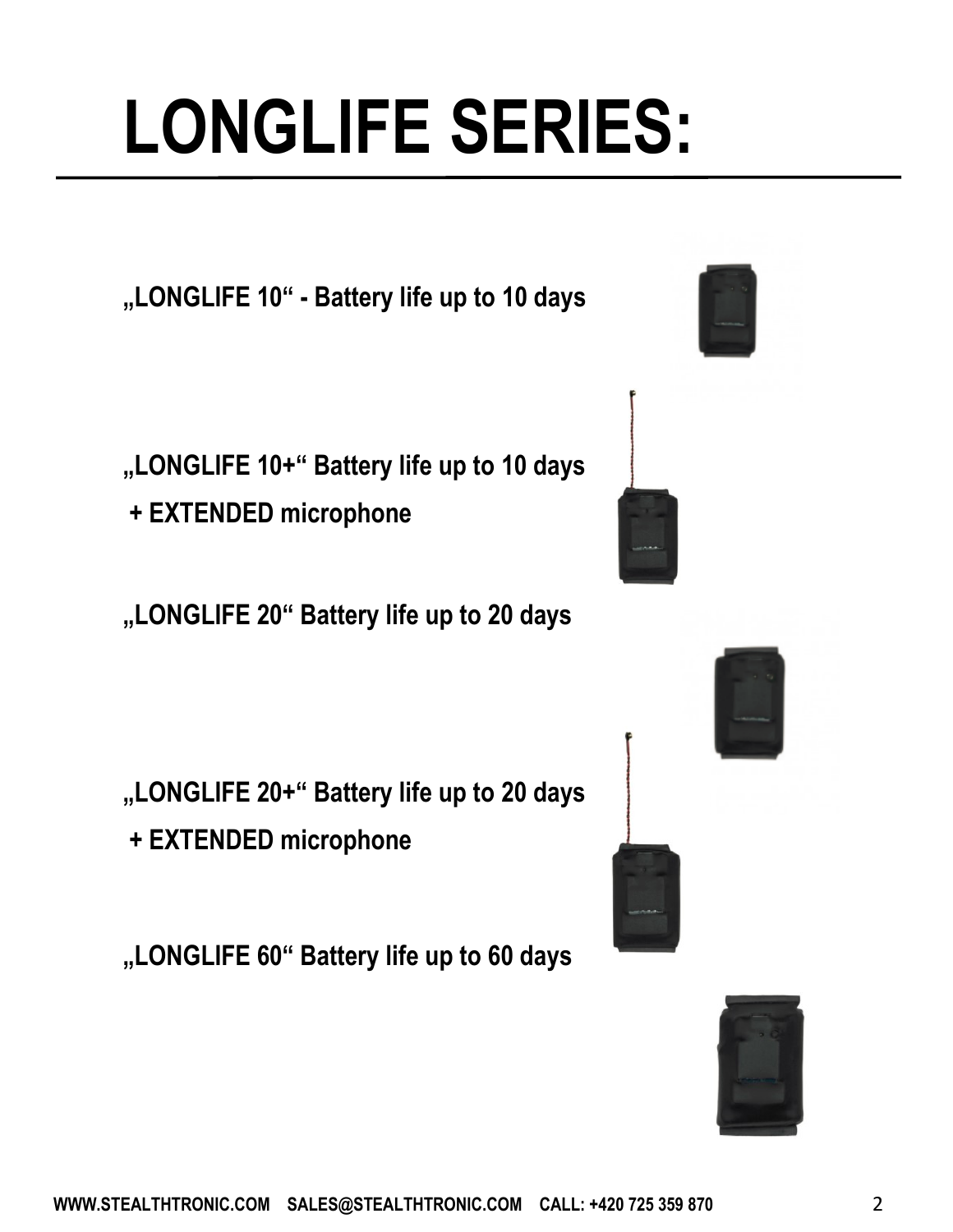# **QUICK SET-UP GUIDE:**

#### IMPORTANT:

- IT WAS **NOT DEVELOPED** FOR 220v CONTINOUS USAGE
- CALLBACK FUNCTION **ACTIVATION SMS**= **1111** and **DEACTIVATION SMS =0000**

DIODE FLASHING SIGNALS:

- PUT SIMCARD IN: 3x flashes
- LOW BATTERY: Constant blinking



PLUG the device into electricity and wait for it to charge. Device takes **several hours to charge**, depending on your battery capacity.



Unplug the device from the electricity and give the device 10seconds to boot up. You are now able to call the device, device itself will pick up the sound and you will hear from **5 to 10 meters range.**



The callback function can be **activated by SMS = 1111 and deactivated by sending SMS = 0000**

In order to change the number, you need to take out the **SIM** insert a new **SIM** and call the number right away.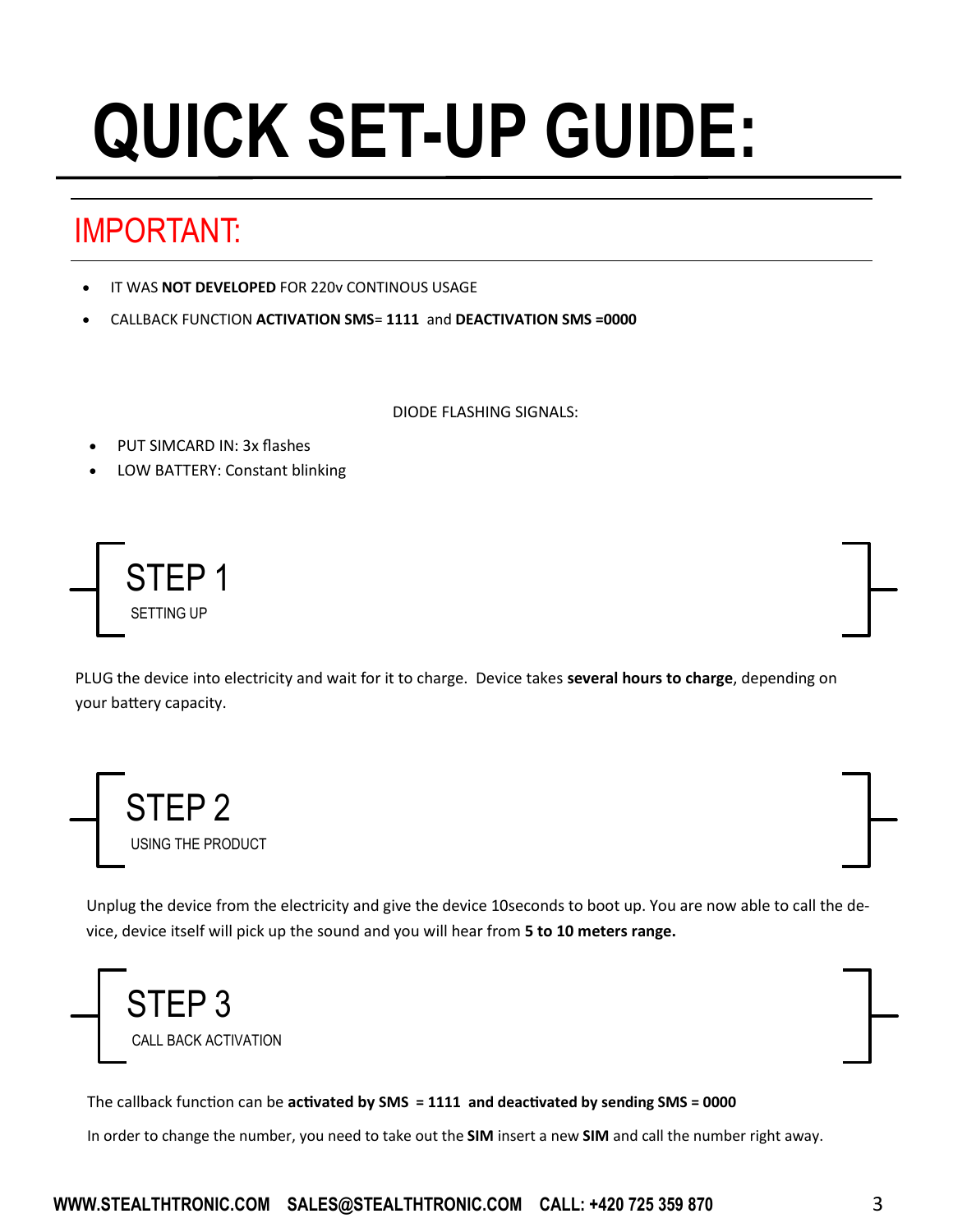### **TECHNICAL SPECIFICAITON**

|                    | <b>STANDBY DAYS</b> |      | <b>CALLBACK DAYS</b> |     | <b>INCALL HOURS</b> |      | <b>CHARGING</b><br><b>TIME</b> |
|--------------------|---------------------|------|----------------------|-----|---------------------|------|--------------------------------|
|                    | <b>MAX</b>          | MIN  | MAX                  | MIN | <b>MAX</b>          | MIN  | <b>HOURS</b>                   |
| <b>LONGLIFE 10</b> | 15.6                | 10.4 | 1.6                  | 1.0 | 5.8                 | 5.0  | $2.0$ hrs                      |
| <b>LONGLIFE 20</b> | 25.0                | 16.7 | 2.5                  | 1.7 | 9.2                 | 8.0  | 4.0 hrs                        |
| <b>LONGLIFE 30</b> | 37.5                | 25.0 | 3.8                  | 2.5 | 13.8                | 12.0 | $6.0$ hrs                      |
| <b>LONGLIFE 40</b> | 50.0                | 33.3 | 5.0                  | 3.3 | 18.5                | 16.0 | 7.0 hrs                        |
| <b>LONGLIFE 60</b> | 75.0                | 50.0 | 7.5                  | 5.0 | $24 - 17$           | 24.0 | 8.0 hrs                        |

Operational frequency: 850MHz, 900MHz, 1800MHz, 1900MHz

### **PACKAGE CONTENT**

- 1. The LongLife module
- 2. Battery charger
- 3. Cable
- 4. 3M Sticker for easier placement